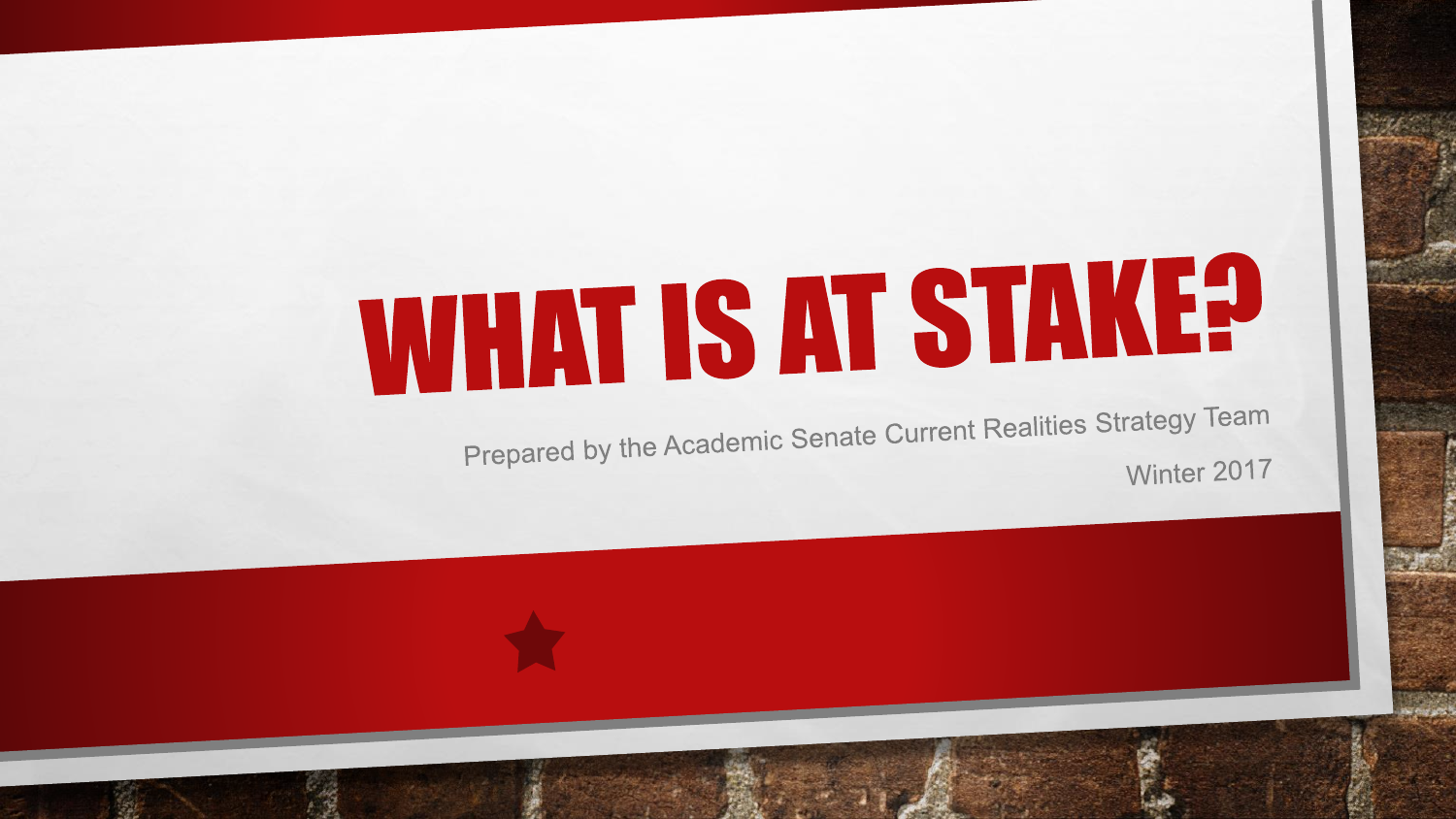#### IMMINENT THREATS

- The resurgence of open white supremacy, racism, anti-Semitism, hate crimes, misogyny, xenophobia, and mass deportations
- The well-being of immigrants, DACA students, Muslims, LGBTQI, Women, African-Americans, people with disabilities, and Jews is at stake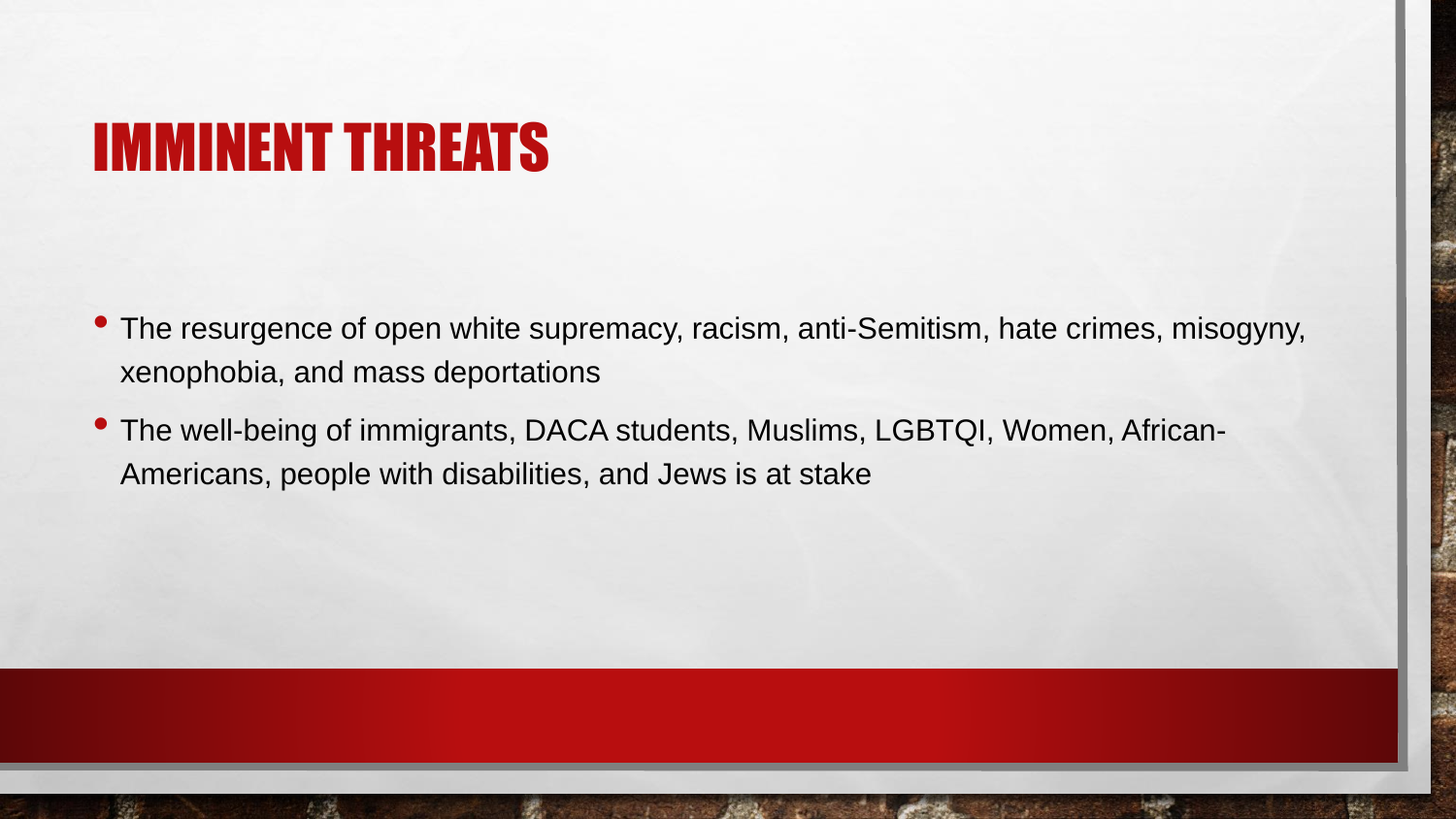# THREATENED STUDENTS

- Deportation
	- Immigrant students (undocumented) and their families
- Termination of DACA status
	- DACA students
- Muslim ban
	- Muslims students and their families
- Racism/Anti-Semitism, misogyny/attacks on reproductive rights, heterosexism/homophobia, ableism
	- African-Americans, students of color, Jewish students
	- Women

 $\mathbb{R}^n$ 

- LGBTQIA students
- Students with disabilities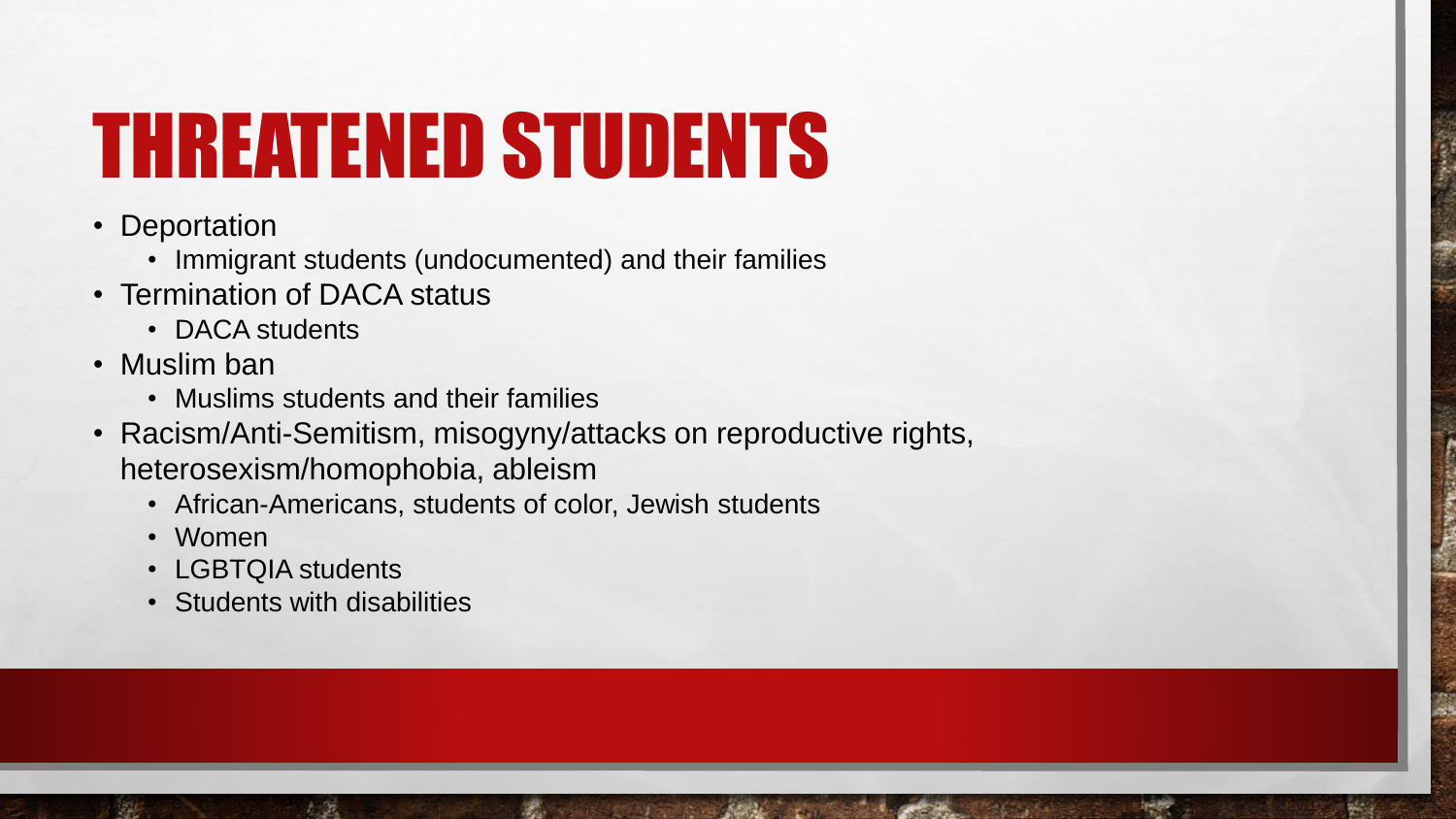### RESPONSE BY STATE, COUNTIES, AND CITIES

- California school districts declare "safe havens" for immigrant children
- Governor and legislature considering bills to protect at-risk communities
- Over 80 sanctuary counties/cities (Alameda, Berkeley, Santa Cruz, San Jose, San Francisco)
- San Jose, Los Angeles, and Santa Clara Counties approve plan to protect immigrants
- Oakland boycotts firms helping to build the wall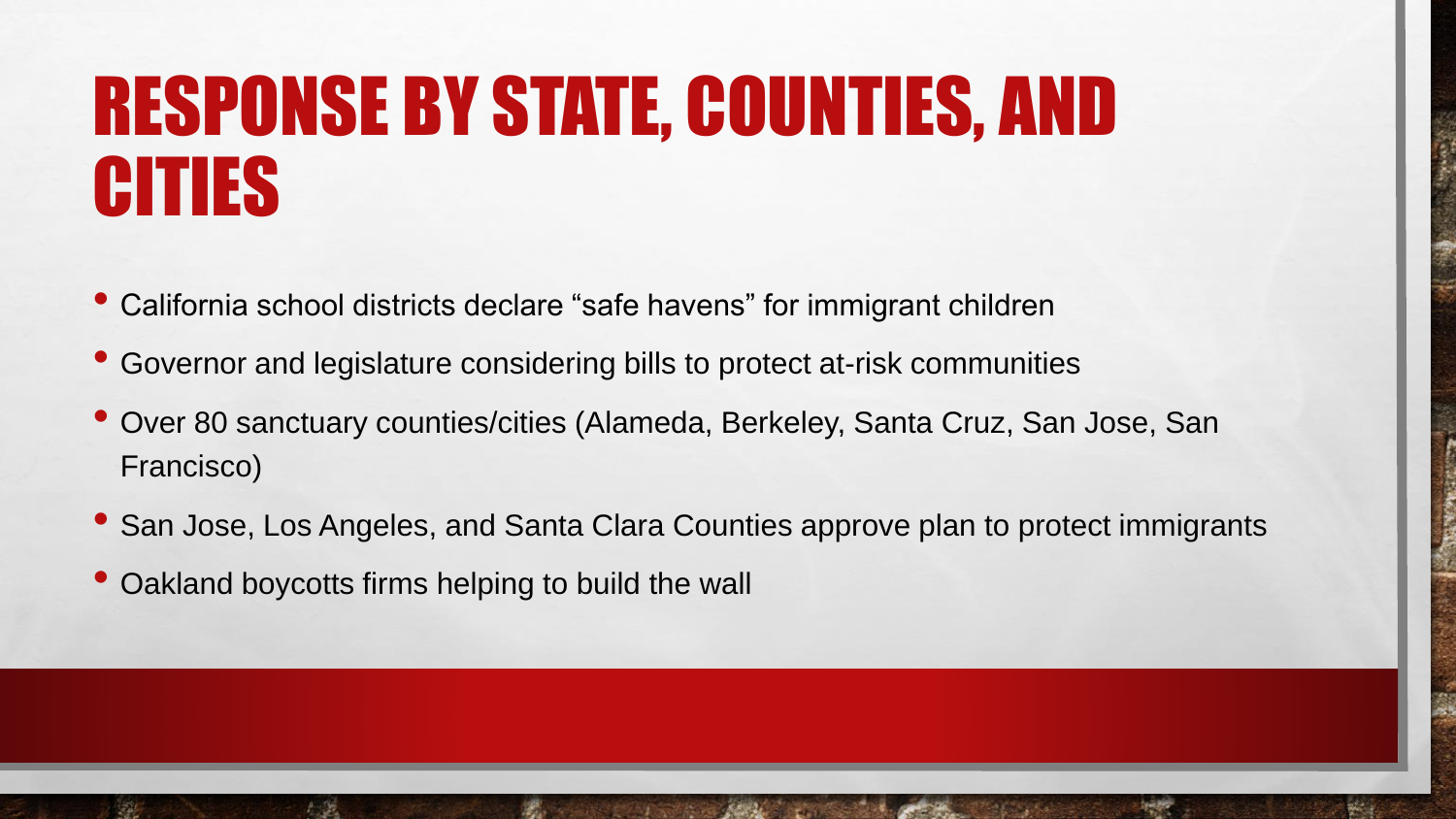#### WHAT ARE WE DOING AT DE ANZA

- The Equity Action Council, Higher Education for AB540 Students (HEFAS), administrators and students affected by the current federal administration actions are organizing
- Campus gathering and dialogue with the Office of Equity, Social Justice and Multicultural Education and the President's Office
- Communications to the campus by President Murphy
- Websites with information of how to support vulnerable students
- Civic literacy conversations
- Protocol for federal agencies intervention was reiterated
- Setting up the Rapid Response Team and strategy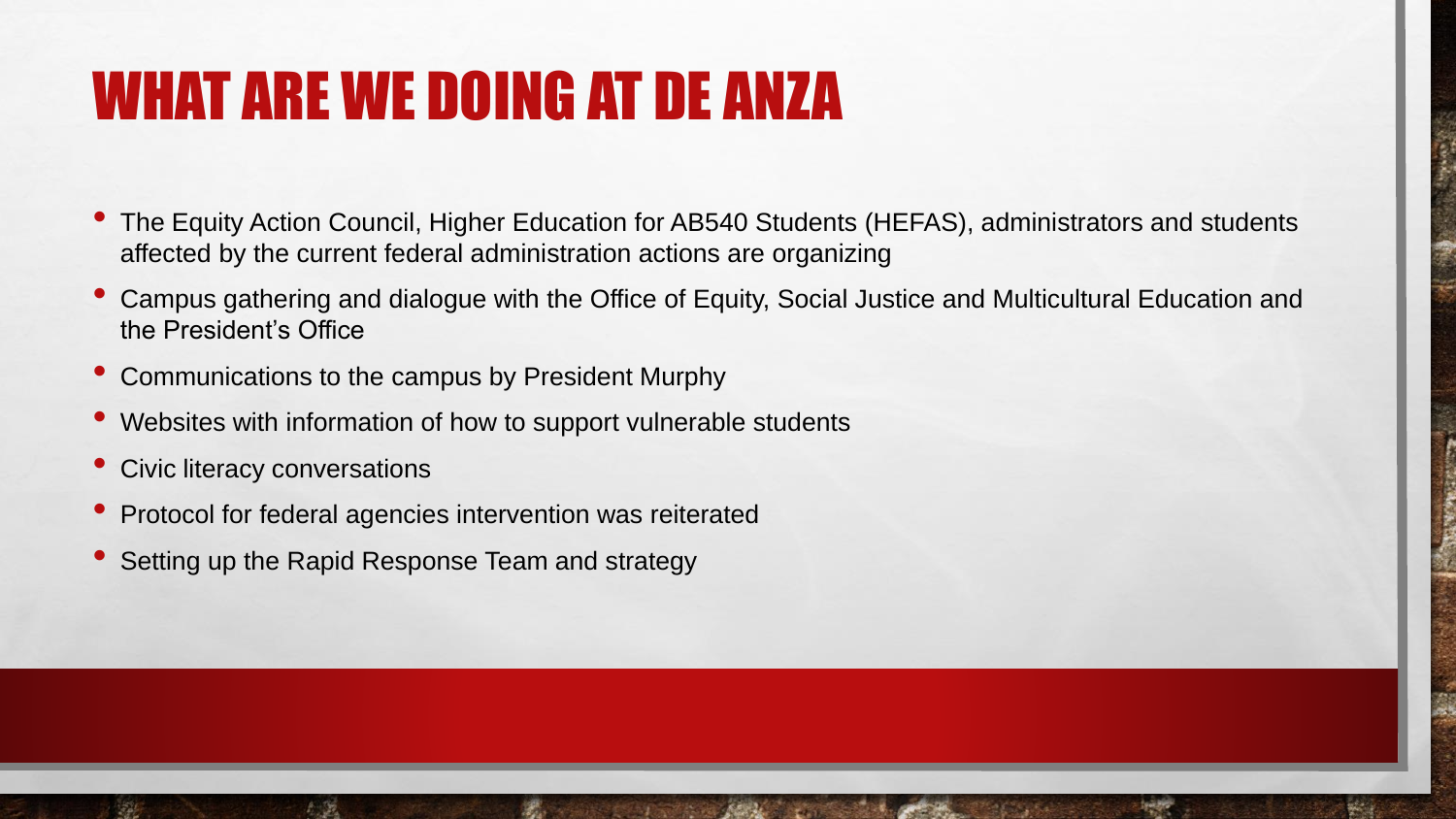## THE RAPID RESPONSE

 $\frac{1}{2}$ 

 $\label{eq:2.1} \begin{array}{ll} \mathcal{L}_{\alpha} & \mathcal{L}_{\alpha} \\ \mathcal{L}_{\alpha} & \mathcal{L}_{\alpha} \end{array}$ 

郷

**PRESIDENT** is notified of the imminent threat **COMMUNICATIONS OFFICE/SENIOR STAFF** Notified and determine content of the communication Officers/Co-Chairs notified **Classified Senate Academic Senate** Office of Equity, Social Justice & **Multicultural Education** Classified Senate Officers/Team **Equity Action Council/Team Academic Senate Current Realities** Task response **CORE Team Task** 1. Schedule safe space and reach out Determine the content and prepare to students communication. Steps: 2. Schedule and hold a community 1. Communication with Senators conversation 2. Communication with faculty via the 3. Develop recommendation for listserve by President faculty in classrooms, curriculum and 3. Faculty is asked to immediately other resources communicate with students 4. Agendize at EAC meeting Follow-up: Awareness and education campaign

West.

**Current Realities Rapid Response Info Graphic**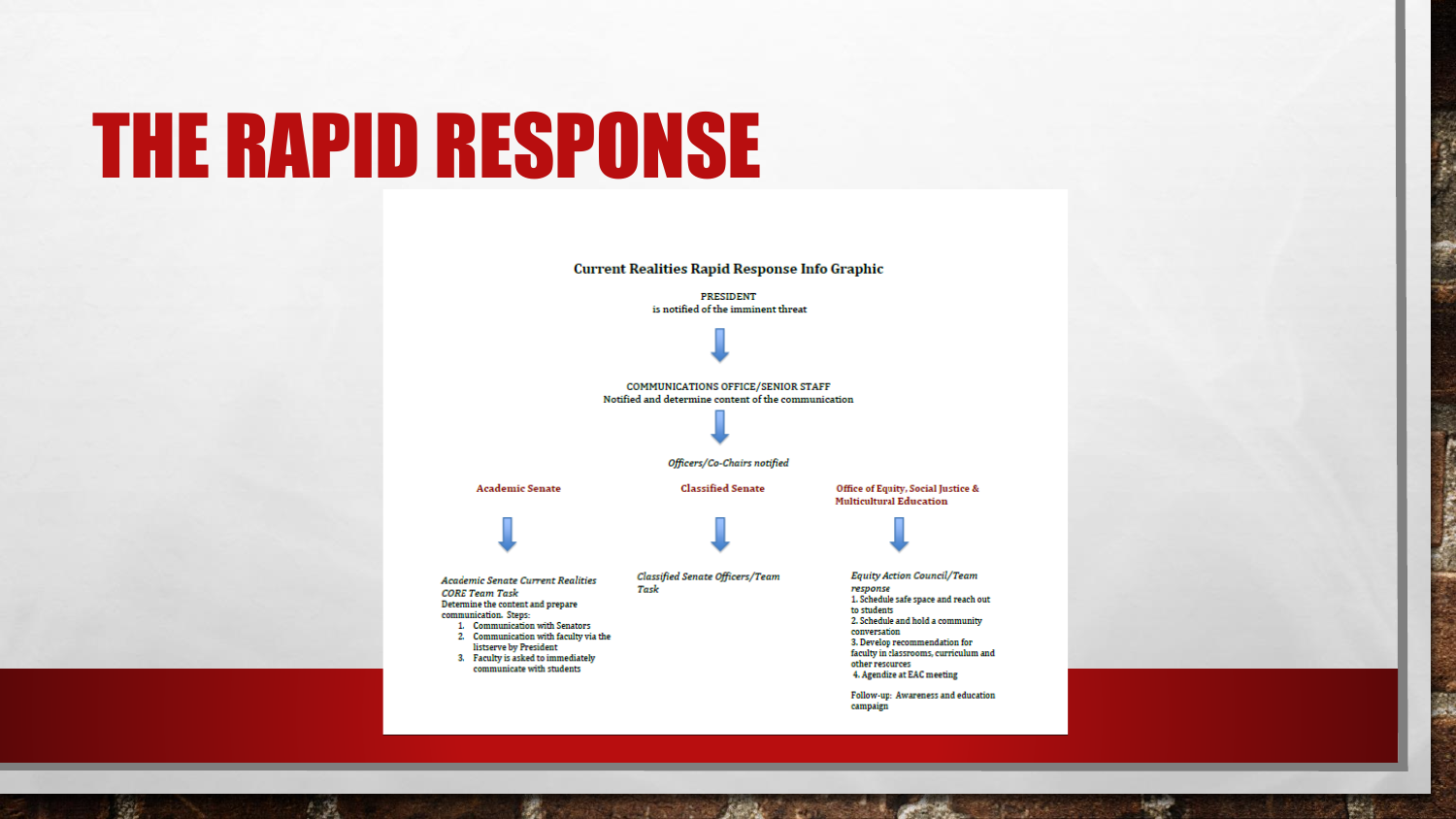## RAPID RESPONSE SCOPE/PURPOSE

- Focus on most salient, imminent threats to our current student population
- Respond quickly and effectively to various threats our students face